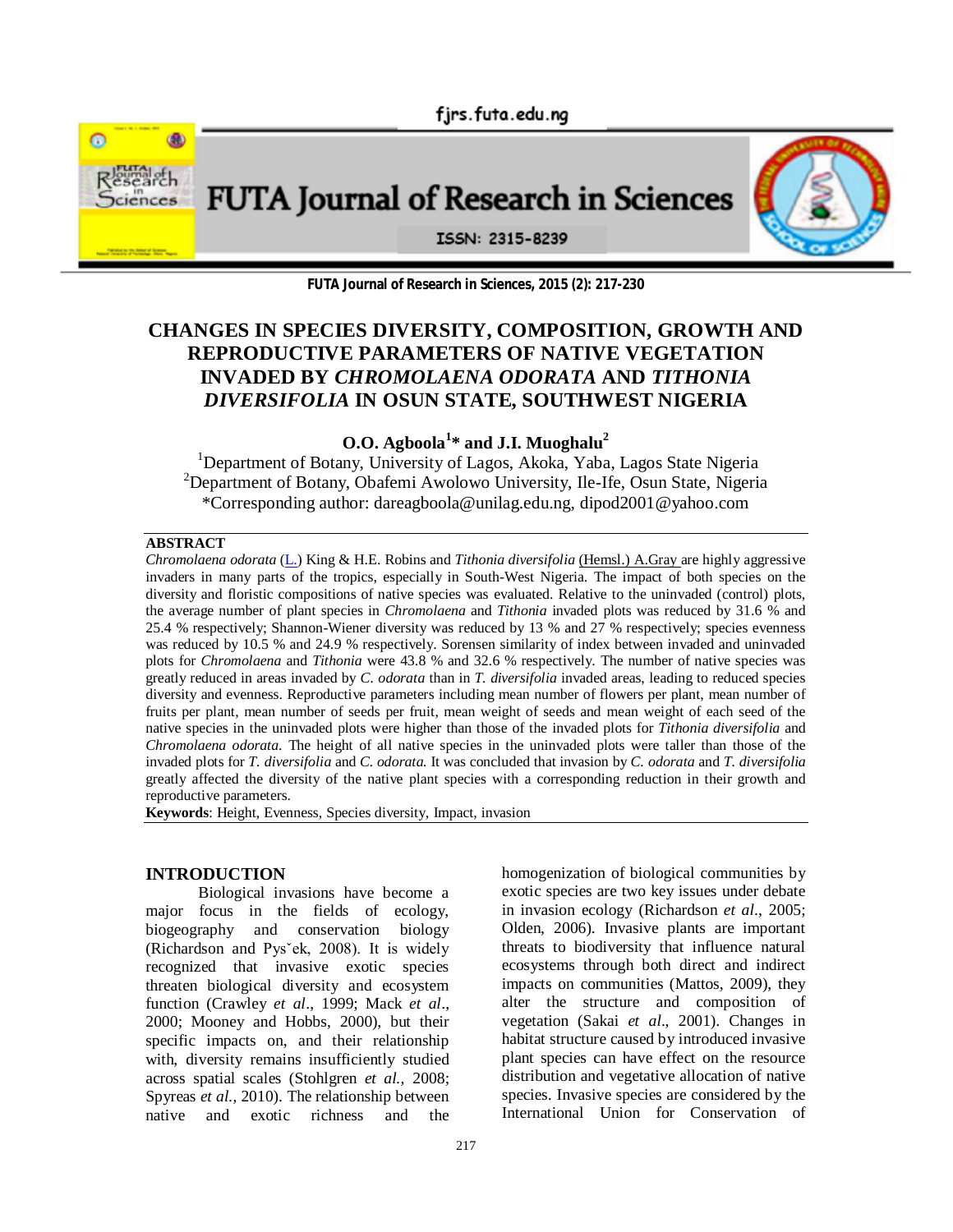Nature (IUCN) as the second leading cause of species extinction after fragmentation and habitat destruction.

The Convention on Biological Biodiversity (CBD) recognised the need for the "compilation and dissemination of information on alien species that threaten ecosystems, habitats, or species to be used in the context of any prevention, introduction and mitigation activities", and calls for "further research on the impact of alien invasive species on biological diversity" (CBD, 2000). The objective set by Aichi Biodiversity Target 9 is that "by 2020, invasive alien species and pathways are identified and prioritized, priority species are controlled or eradicated, and measures are in place to manage pathways to prevent their introduction and establishment". This reflects Target 5 of the EU Biodiversity Strategy (EU, 2011). With limited funding, it is necessary to prioritise actions for the prevention of new invasions and for the development of mitigation measures. This requires a good knowledge of the impact of invasive species on ecosystem services and biodiversity, their current distributions, and the pathways of their introduction (Molnar *et al*., 2008; Katsanevakis *et al*., 2013; Galil *et al*., 2014).

Notably among these species is *Tithonia diversifolia* (Hemsly) A. Gray (Asteraceae), commonly called Mexican sunflower, is a common shrub (weed) native to Central America but has become naturalized in many parts of the tropics, notably in southwest of Nigeria. *Tithonia diversifolia* is an invasive, annual weed, growing aggressively along road path, abandoned farmlands and hedges all over Nigeria (Shokalu, 1997). *Chromolaena odorata* is one of the worst weeds in the world, affecting agriculture and biodiversity in the tropical and subtropical regions of the Old World (Zachariades *et al*., 2009). *Chromolaena odorata* is fast spreading throughout the country especially in humid areas and displacing the native species from its habitat.

.

Since the introduction of invasive alien species, they have become established in Nigeria and are fast spreading in the country. The existence, distribution and effects of these alien species on native species and ecosystem functions have not been investigated in Nigeria. However, there is paucity of knowledge on the effect of *C. odorata* and *T. diversifolia* on native plant terrestrial ecosystem, hence this study. The objectives for this study are to determine the effect of invasion by *C. odorata* and *T. diversifolia* on species diversity and richness and assess the impact of invasion on species composition, growth and reproductive parameters of resident species.

## **MATERIALS AND METHODS Study Area**

This study was carried out in Ile-Ife in southwestern Nigeria. Ile-Ife lies within latitudes 07°30' N to 07°35' N and longitudes 04°30' E to 04°35' E. The original vegetation of Ile-Ife has been described as lowland forest zone (Keay, 1959), semi deciduous moist forests (Charter, 1969) and Guineo-Congolian forest drier type (White, 1983). Hall (1969) also described the vegetation as the dry forest sub-group.

There are two prominent seasons in Ile-Ife area: rainy and dry season. The dry season is short, usually four months from November to March, and the longer rainy season prevails during the remaining months of the year. The weather report from the meteorological stations located within OAU Teaching and Research farm showed the annual rainfall at Ile-Ife averaged 1400 mm year-1 in a 5-year survey (Oke and Isichei, 1997) and mean annual temperature ranges from 22.5 to 31.4°C (Odiwe *et al*., 2012). The relative humidity in the early morning is generally high, usually over 90 % throughout the year. At mid-day it is rather lower, around 80 % in the wet season, as low as 50-60 % in the dry season (Hall, 1969)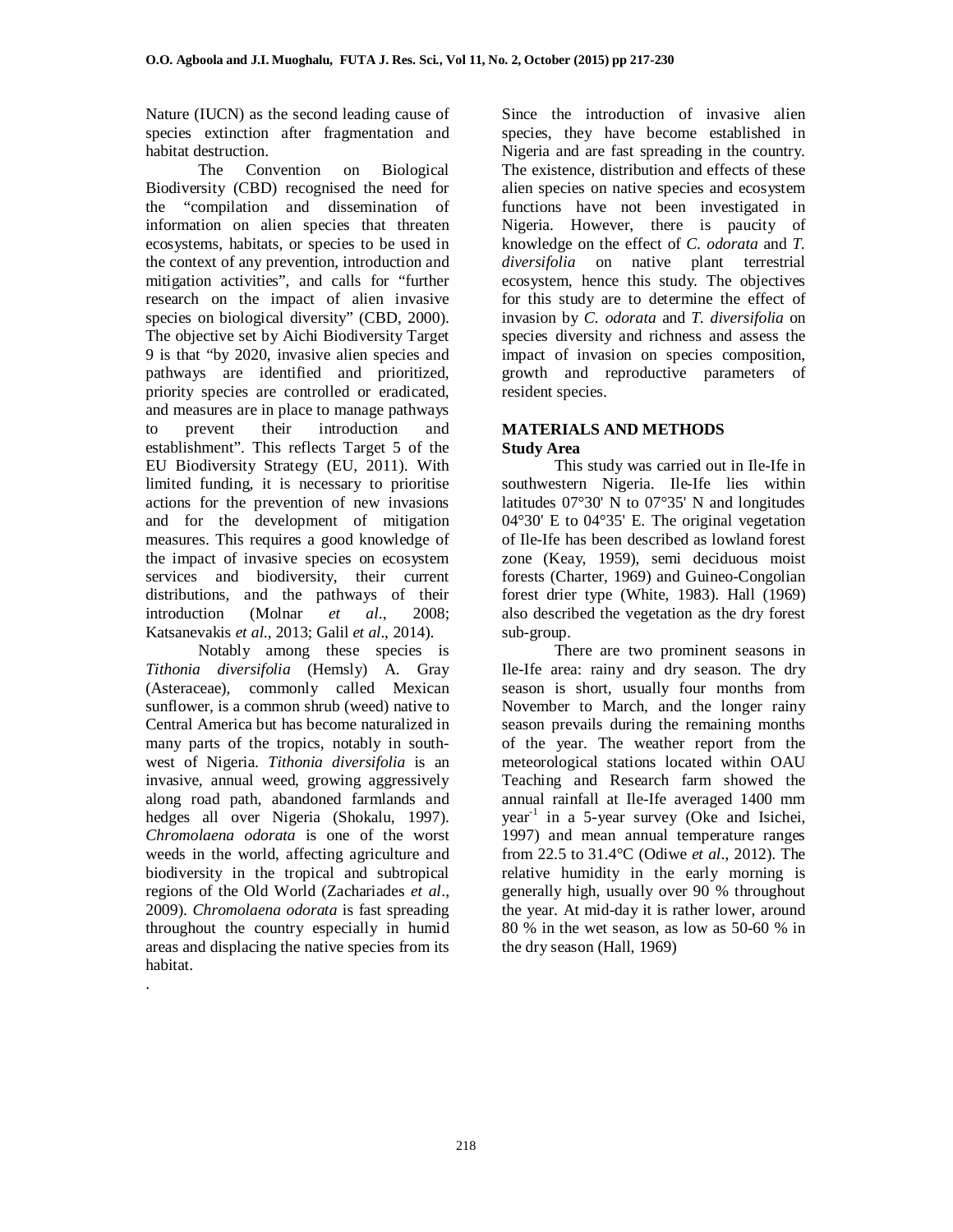

**Figure 1: Location of Ile-Ife in Osun State, Nigeria.**

**Vegetation analysis** An extensive search of sites heavily invaded by *C. odorata* and *T. diversifolia* in different locations at Ile-Ife was carried out. The choice of the sampling plots was based on the availability of *C. odorata* or *T. diversifolia* invaded plots with adjacent uninvaded plots for both species. Ten sampling locations were established for each of *C. odorata* and *T. diversifolia*. In each sampling location, a 10 m x 10 m transect was laid within the invaded and uninvaded portion. The invaded vegetation/ plot is where *C. odorata* or *T. diversifolia* was dominant and with >50% aerial cover, while the adjacent uninvaded portion is where neither *C. odorata* nor *T. diversifolia* had no cover (uninvaded plot). The uninvaded plot was chosen to have

similar site conditions as possible to the invaded plot. In each plot, all species of vascular plants were identified to the species level. Specimens of plant species that could not be identified in the field were collected, pressed and identified in the IFE Herbarium. The species composition of the plots was established by listing the plant species encountered in each plot, summing up to get the total number of plant species for the plot. Authorities of botanical nomenclature follow the Flora of West Tropical Africa (Hutchinson and Dalziel, 1954-72). Three 10-m line transects were randomly established in each plot. Ground cover of plant species in the plot was measured at every 1 m interval along the transect. The number of 'hits' on each species was used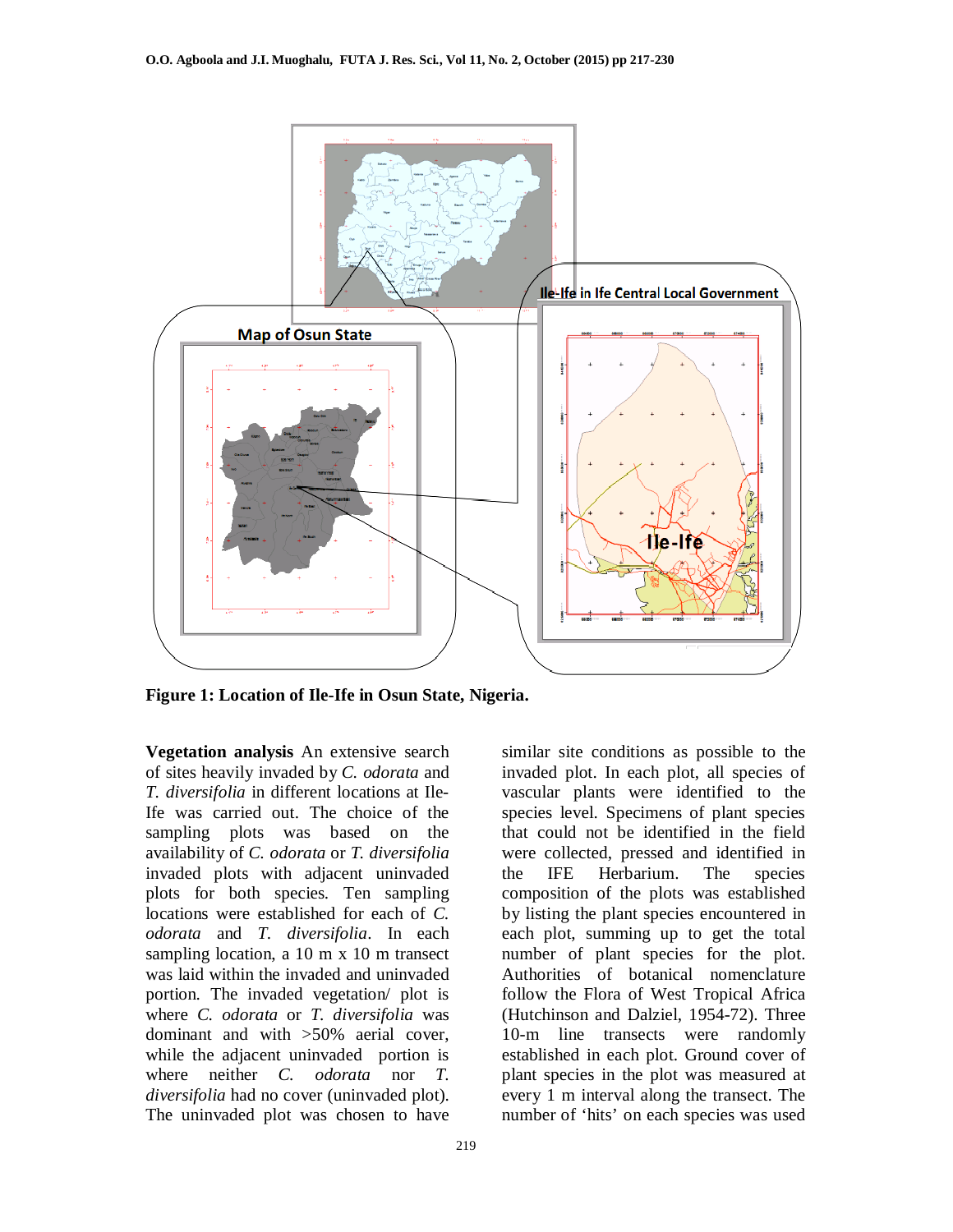to calculate the percentage cover of the species in the plot. Species cover was used as importance values for calculating the Shannon-Wiener diversity index (H<sup>I</sup>) and evenness (J').

The Shannon diversity index (H<sup>I</sup>) was used to characterize species diversity in each community or plot using the formula:

 $H' = -\sum \text{pi} \ln \text{pi}$ 

Where 
$$
\overrightarrow{pi} = \frac{\overrightarrow{n}}{}
$$

N

ni = number of individuals of the species and  $N = Total number of individuals$ 

Evenness was calculated as HꞋ/InS, where S is the species richness expressed as the number of species. Differences in species richness, Shannon-Wiener index  $(H<sup>1</sup>)$  and evenness  $(J<sup>1</sup>)$ between invaded and uninvaded plots were used to measure the effect of invasion on these community characteristics.

The impact of invasion on species composition of resident species was assessed using Sorensen index of similarity (ISs) between the invaded and uninvaded plots was calculated based on species presence using the formula:

$$
ISS = \frac{2C}{A+B} \times 100
$$

Where  $C =$  number of species common to the plots

 $A =$  total number of species in invaded plot  $B =$  total number of species in uninvaded plot The total number of species recorded in all plots with invaded and uninvaded vegetations (Stotal) of *C. odorata* and *T. diversifolia* were used as a measure of the impact of the invasion on species richness, S. This was expressed as the percentage reduction of the total number of species in invaded plots  $(S<sub>tot</sub>)$ inv) compared to that recorded in uninvaded plots  $(S<sub>tot</sub>$  uninv = 100%). Positive value indicates a higher species number in uninvaded, negative in invaded vegetation.

The effects of population characteristics of the invading species on species richness at the plot scale was assessed using the invader's (*C. odorata* and *T. diversifolia*) height (cm) and cover (%) measured in each invaded plot. The impact of the invasive species on the height and ground cover of the native plant species was determined.

#### **RESULTS**

**Impact of** *Tithonia diversifolia* **and**  *Chromolaena odorata* **invasion on plant** 

#### **species composition and structure of invaded communities**

The invasion of *Tithonia diversifolia* reduced the species composition of the invaded communities by 25.4 %, from 59 species in the uninvaded area to 44 species in the invaded area (Table 1). The invasion of *Chromolaena odorata* affected the species diversity and species composition of plant communities. The number of plant species was reduced from 57 (in the uninvaded communities) to 39 (in the invaded communities) (Table 2). This accounted for 31.58 % reduction the number of species in the *C. odorata* invaded area compared to the uninvaded area. The similarity index of the communities in the invaded and uninvaded areas was only 32.6 % (Table 3), which shows a clear indication of loss of species due to invasion of *T. diversifolia*. The Shannon-Weinner diversity of the *T. diversifolia* for uninvaded sites was 2.984 while it was 2.179 in the invaded sites. This is a reduction of 27.0 % in species diversity as a result of invasion (Table 3). The similarity index of the invaded and uninvaded areas was 43.75 %, showing a decrease in species composition due to invasion of *C. odorata*. The Shannon-Weinner diversity decreased by 13.0 % from 2.7494 in uninvaded communities to 2.3927 in *C. odorata* invaded communities (Table 3). The index of evenness in species distribution showed that the species were more evenly distributed in the uninvaded communities (0.7404) than in the *C. odorata* invaded communities (0.6627) (Table 3). The difference in index of evenness of species accounted for 10.5 % reduction in the invaded area. Species evenness was significantly decreased from 0.8036 in uninvaded to 0.6035 in invaded communities (24.9 % reduction) due to the invasion of *Tithonia diversifolia* (Table 3). Of the 34 families enumerated in *T. diversifolia* invaded and uninvaded sites, Fabaceae had the highest number (9) of species. Twenty-five (25) of these families were present in uninvaded plots while the invaded plots had 24 species. Fifteen families common to both the invaded and uninvaded plots of *T. diversifolia* are Acanthaceae, Amaranthaceae, Apocynaceae, Araceae, Celastraceae, Combretaceae, Cucurbitaceae, Euphorbiaceae, Fabaceae, Icacinaceae, Malvaceae, Piperaceae, Poaceae, Sapindaceae and Sterculiaceae. A total of 34 families were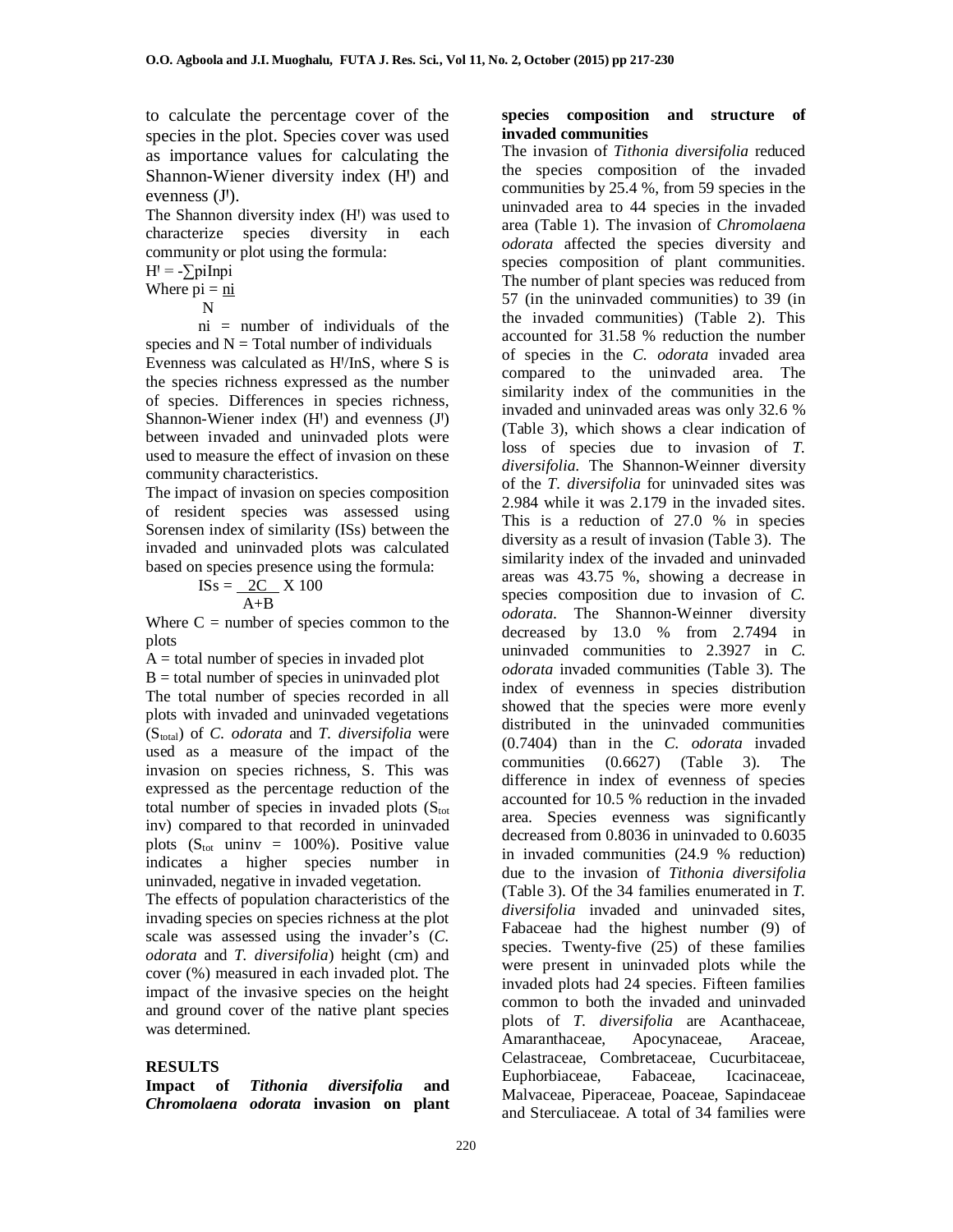enumerated in both the invaded and uninvaded sites for *C. odorata*. Eighteen families common to *C. odorata* invaded and uninvaded sites are Acanthaceae, Amaranthaceae, Apocynaceae, Asteraceae, Combretaceae, Connaraceae, Convolulaceae, Dioscoreaceae, Euphorbiaceae, Menispermaceae, Moraceae, Papilionaceae, Poaceae, Rubiaceae, Tiliaceae, Verbenaceae, and Vitaceae.

|  | Table 1: Species composition in Tithonia diversifolia invaded (I) and uninvaded (U) |  |  |  |  |
|--|-------------------------------------------------------------------------------------|--|--|--|--|
|  | plant communities in Ile-Ife, southwest Nigeria                                     |  |  |  |  |

| S/No | <b>PLANT SPECIES</b>    | <b>FAMILY</b>  | U              | 1                        |
|------|-------------------------|----------------|----------------|--------------------------|
| 1    | Abutilon sp.            | Malvaceae      | $\equiv$       | $^{+}$                   |
| 2    | Anchomanes difformis    | Araceae        |                | $^{+}$                   |
| 3    | Achyranthes aspera      | Amaranthaceae  | $\pm$          | ۰                        |
| 4    | Aeschynomene indica     | Papilionaceae  | $+$            | $+$                      |
| 5    | Albizia angertifolia    | Mimosaceae     | $+$            |                          |
| 6    | Albizia zygia           | Mimosaceae     | $+$            | $^{+}$                   |
| 7    | Alchornea laxiflora     | Euphorbiaceae  | $+$            | $+$                      |
| 8    | Allophylus africanus    | Sapindaceae    | $\pm$          |                          |
| 9    | Alternanthera sessilis  | Amaranthaceae  | $+$            |                          |
| 10   | Andropogon gayanus      | Poaceae        | $\overline{+}$ | ÷.                       |
| 11   | Aneilema beniniensese   | Commelinaceae  | ٠              | $\overline{+}$           |
| 12   | Aspilia Africana        | Asteraceae     |                | $^{+}$                   |
| 13   | Asystasia gangetica     | Acanthaceae    |                | $^{+}$                   |
| 14   | Blighia unijugata       | Sapindaceae    | $\mathrm{+}$   |                          |
| 15   | Bridelia micrantha      | Euphorbiaceae  | $^{+}$         |                          |
| 16   | Calopogonium mucunoides | Papilionaceae  | $+$            | $+$                      |
| 17   | Chasmanthera dependens  | Menispermaceae | $+$            | ä,                       |
| 18   | Chassalia kolly         | Rubiaceae      |                | $^{+}$                   |
| 19   | Chromolaena odorata     | Asteraceae     |                | $\ddot{}$                |
| 20   | Cissus argueta          | Vitaceae       |                | $^{+}$                   |
| 21   | Combretum nigricans     | Combretaceae   | $\pm$          | $^{+}$                   |
| 22   | Cnestis ferruginea      | Connaraceae    |                | $^{+}$                   |
| 23   | Croton bonplandianum    | Euphorbiaceae  | $^{+}$         | $^{+}$                   |
| 24   | Croton zambesicus       | Euphorbiaceae  |                | $^{+}$                   |
| 25   | Cucurbita sp            | Cucurbitaceae  | $\mathrm{+}$   |                          |
| 26   | Culcasia scandens       | Araceae        | $\pm$          |                          |
| 27   | Cynodon dactylon        | Poaceae        | $^{+}$         | $^{+}$                   |
| 28   | Cyathula prostrate      | Amaranthaceae  | $+$            | $^{+}$                   |
| 29   | Deinbolia pinnata       | Sapindaceae    |                | $^{+}$                   |
| 30   | Desmodium gangeticum    | Papilionaceae  | $^{+}$         | $^{+}$                   |
| 31   | Digitaria sp.           | Poaceae        | $+$            |                          |
| 32   | Dioscorea dumetorum     | Dioscoreaceae  | $\pm$          | $\overline{\phantom{a}}$ |
| 33   | Euphorbia heterophylla  | Euphorbiaceae  | $^{+}$         | $^{+}$                   |
| 34   | Euphorbia hirta         | Euphorbiaceae  | $+$            | $\overline{\phantom{a}}$ |
| 35   | Ficus exasperata        | Moraceae       |                | $\overline{+}$           |
| 36   | Gloriosa superba        | Liliaceae      | $+$            |                          |
| 37   | Glyphaea brevis         | Tiliaceae      | $+$            |                          |
| 38   | Holarrhena floribunda   | Apocynaceae    |                | $^{+}$                   |
| 39   | Icacina trichantha      | Icacinaceae    | $^{+}$         |                          |
| 40   | Indigofera trifoliate   | Papilionaceae  | $\overline{+}$ |                          |
| 41   | Ipomoea carnea          | Convolvulaceae | $\ddot{}$      |                          |
| 42   | Jateorhiza macrantha    | Menispermaceae | $+$            | ÷.                       |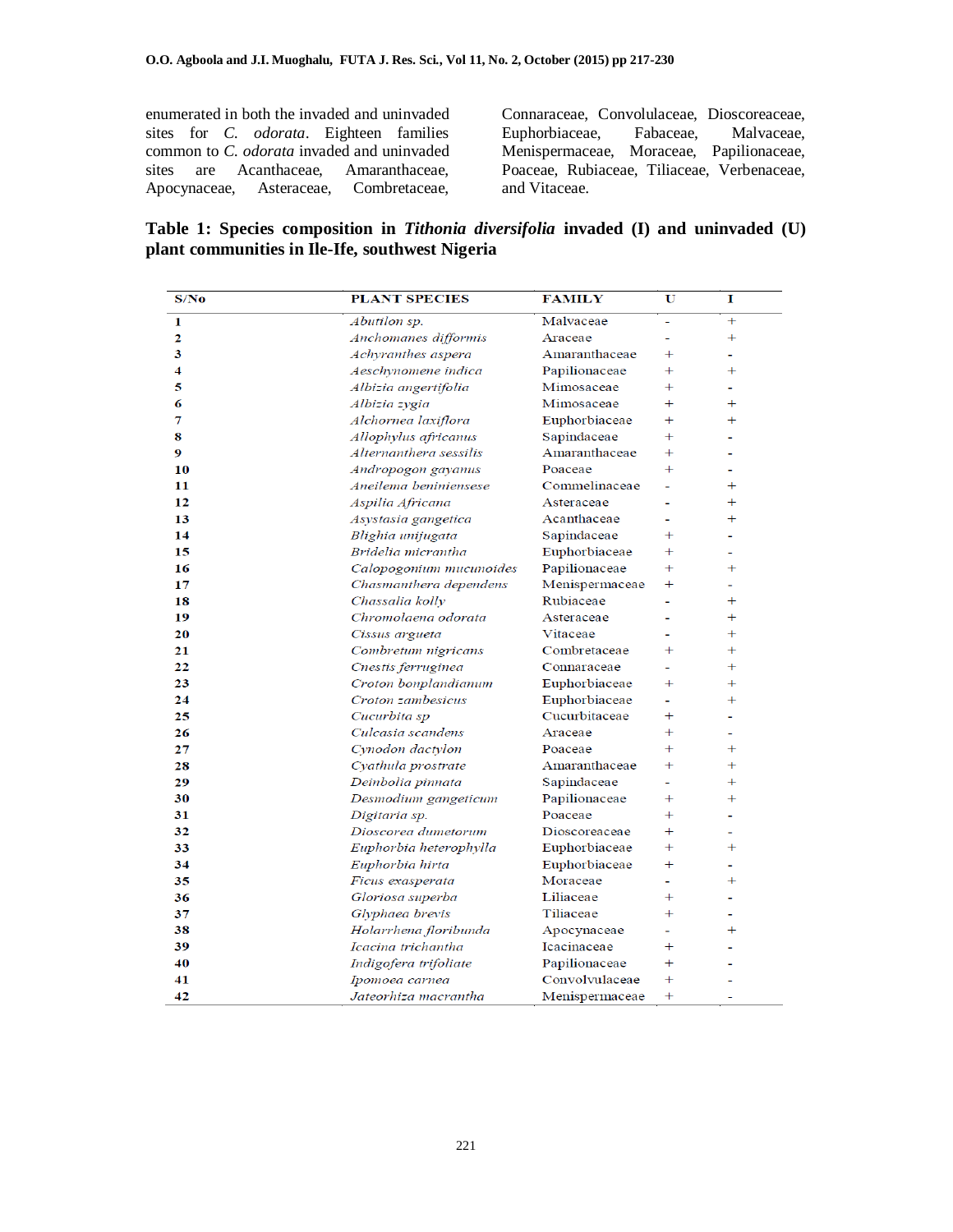#### **O.O. Agboola and J.I. Muoghalu, FUTA J. Res. Sci., Vol 11, No. 2, October (2015) pp 217-230**

| 43 | Justicia insularis          | Acanthaceae    | $+$       | ÷         |
|----|-----------------------------|----------------|-----------|-----------|
| 44 | Luffa cylindrical           | Cucurbitaceae  |           | $\ddag$   |
| 45 | Mallotus oppositifolius     | Euphorbiaceae  |           | $\ddot{}$ |
| 46 | Margaritaria discoidea      | Euphorbiaceae  | $\ddot{}$ | ۳         |
| 47 | Mariscus alternifolius      | Cyperaceae     | $+$       |           |
| 48 | Merremia sp.                | Convolvulaceae | $+$       |           |
| 49 | Mezoneuron benthamianus     | Caesalpinaceae | $+$       |           |
| 50 | Millettia thonningii        | Papilionaceae  | $+$       |           |
| 51 | Mimosa pudica               | Papilionaceae  | $+$       | $+$       |
| 52 | Mondia whitei               | Periplocaceae  | $+$       |           |
| 53 | Mormodica charantia         | Cucurbitaceae  |           | $^{+}$    |
| 54 | Mucuna pruriens             | Papilionaceae  | $+$       |           |
| 55 | Newbouldea laevis           | Bignonaceae    | $+$       |           |
| 56 | Panicum maximum             | Poaceae        | $+$       |           |
| 57 | Paulina pinnata             | Sapindaceae    |           | $+$       |
| 58 | Pouzolzia guineensis        | Urticaceae     | $\ddot{}$ |           |
| 59 | Pennisetum purpureum        | Poaceae        | $^{+}$    | $^{+}$    |
| 60 | Peperonea pellucida         | Piperaceae     | $^{+}$    | $^{+}$    |
| 61 | Phaulopsis sp.              | Acanthaceae    | $\ddot{}$ |           |
| 62 | Pleioceira barterii         | Apocynaceae    | $\ddot{}$ | ä,        |
| 63 | Pyrenacantha staudtii       | Icacinaceae    |           | $^{+}$    |
| 64 | Rottboellia exaltata        | Poaceae        |           | $^{+}$    |
| 65 | Rotboellia cochinchinensis  | Poaceae        | $\pm$     |           |
| 66 | Salacia chinensis           | Celastraceae   | $^{+}$    |           |
| 67 | Salacia pallescens          | Celastraceae   | $^{+}$    | $^{+}$    |
| 68 | Securinega virosa           | Euphorbiaceae  | $+$       | $\ddot{}$ |
| 69 | Senna hirsuta               | Ceasalpinaceae | $^{+}$    |           |
| 70 | Sida acuta                  | Malvaceae      | $\ddot{}$ | $^{+}$    |
| 71 | Sida corymbosa              | Malvaceae      |           | $^{+}$    |
| 72 | Sida urena                  | Malvaceae      |           | $+$       |
| 73 | Smilax kraussiana           | Smilacaceae    |           | $+$       |
| 74 | Spigelia anthelmia          | Loganiaceae    |           | $\ddot{}$ |
| 75 | Spondias mombin             | Anacardiaceae  | $+$       |           |
| 76 | Sporobolus pyramidalis      | Poaceae        | $+$       |           |
| 77 | Stachytarpheta angustifolia | Verbenaceae    | $+$       |           |
| 78 | Sterculia tragacantha       | Sterculiaceae  | $+$       | ä,        |
| 79 | Synedrella nodiflora        | Asteraceae     | $+$       | $\ddag$   |
| 80 | Talinum triangulare         | Portulacaceae  |           | $\ddot{}$ |
| 81 | Tithonia diversifolia       | Asteraceae     | ÷.        | $+$       |
| 82 | Tridax procumbens           | Asteraceae     | $+$       | $+$       |
| 83 | Urena lobata                | Malvaceae      | $+$       |           |
| 84 | Vigna gracilis              | Papilionaceae  | $+$       |           |
| 85 | Voacanga africana           | Apocynaceae    |           | $+$       |
|    | <b>TOTAL</b>                |                | 59        | 44        |

\*KEY: U: UNINVADED, I: INVADED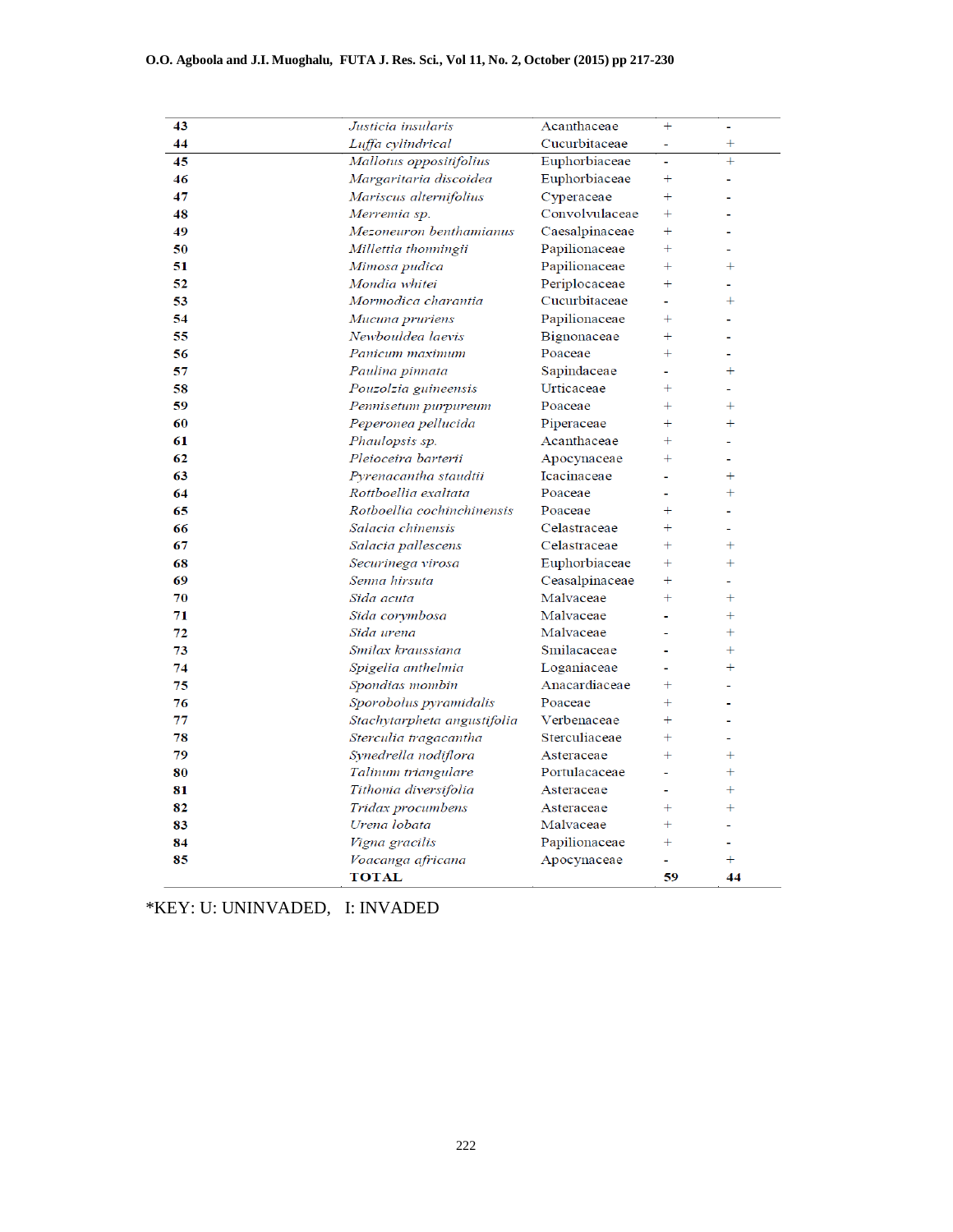| S/No           | <b>Name of Plants</b>      | <b>FAMILY</b>   | U                  | I                |
|----------------|----------------------------|-----------------|--------------------|------------------|
| 1              | Achyranthes aspera         | Amaranthaceae   | $+$                |                  |
| $\overline{2}$ | Aeschynomene indica        | Papilionaceae   | $\boldsymbol{+}$   | $\pm$            |
| 3              | Ageratum conyzoides        | Asteraceae      | $\pm$              |                  |
| 4              | Albizia lebeck             | Mimosaceae      | $\boldsymbol{+}$   | $\ddag$          |
| 5              | Albizia zygia              | Mimosaceae      |                    | $^+$             |
| 6              | Alchornea laxiflora        | Euphorbiaceae   | $\ddag$            |                  |
| 7              | Andropogon gayanus         | Poaceae         | $^+$               |                  |
| 8              | Aspilia africana           | Asteraceae      | $^{+}$             | $+$              |
| 9              | Asystasia gangetica        | Acanthaceae     | $\pm$              | $\pm$            |
| 10             | Axonopus compressus        | Poaceae         | $^{+}$             |                  |
| 11             | Calopogonium mucunoides    | Papilionaceae   | $\boldsymbol{+}$   |                  |
| 12             | Capsicum frutescens        | Piperaceae      | $\hspace{0.1mm} +$ |                  |
| 13             | Carica papaya              | Caricaceae      | $\pm$              |                  |
| 14             | Chassalia kolly            | Rubiaceae       |                    | $\ddag$          |
| 15             | Chochorus aestuans         | Tiliaceae       | $\ddot{}$          |                  |
| 16             | Chromolaena odorata        | Asteraceae      | $\pm$              | $\ddot{}$        |
| 17             | Cissus sp.                 | Vitaceae        |                    | $+$              |
| 18             | Cnestis ferruginea         | Connaraceae     | $^{+}$             |                  |
| 19             | Combretum nigricans        | Combretaceae    | $\pm$              | $\ddag$          |
| 20             | Crotalaria retusa          | Papilionaceae   | $\ddot{}$          | $\pm$            |
| 21             | Dalbergia sexatilis        | Papilionaceae   | $\pm$              |                  |
| 22             | Delonix regia              | Fabaceae        |                    | $+$              |
| 23             | Dichapetalum barteri       | Dichapetalaceae | $\hspace{0.1mm} +$ |                  |
| 24             | Digitaria sp.              | Poaceae         | $\hspace{0.1mm} +$ | $+$              |
| 25             | Dioscorea bulbiferum       | Dioscoreaceae   | $^{+}$             | $\ddot{}$        |
| 26             | Dioscoroephyllum cumminsii | Menispermaceae  |                    | $\pm$            |
| 27             | Dissotis rotundifolia      | Melastomataceae | $^{+}$             |                  |
| 28             | Euphorbia heterophylla     | Euphorbiaceae   |                    | $+$              |
| 29             | Ficus exasperata           | Moraceae        | $\ddot{}$          | $\pm$            |
| 30             | Funtumia elastica          | Apocynaceae     |                    | $\ddag$          |
| 31             | Gomphrena celosioides      | Amaranthaceae   | $^{+}$             | $\pm$            |
| 32             | Grewia sp.                 | Tiliaceae       |                    | $\boldsymbol{+}$ |
| 33             | Holarrhena burefenum       | Apocynaceae     | $^{+}$             |                  |
| 34             | Holarrhena floribunda      | Apocynaceae     |                    | $\ddag$          |
| 35             | Hyptis rhomboides          | Lammiaceae      |                    | $\pm$            |
| 36             | Icacina trachantha         | Icacinaceae     | $^{+}$             |                  |
| 37             | Ipomoea asarifolia         | Convolvulaceae  |                    | $\ddag$          |
| 38             | Ipomoea involucrata        | Convolvulaceae  | $^{+}$             | $\pm$            |
| 39             | Jateorhiza macrantha       | Menispermaceae  | $\ddag$            |                  |
| 40             | Manihot esculenta          | Euphorbiaceae   | $^{+}$             |                  |

**Table 2: Species composition of** *Chromolaena odorata* **invaded (I) and uninvaded (U) plant communities in Ile-Ife, Southwest Nigeria**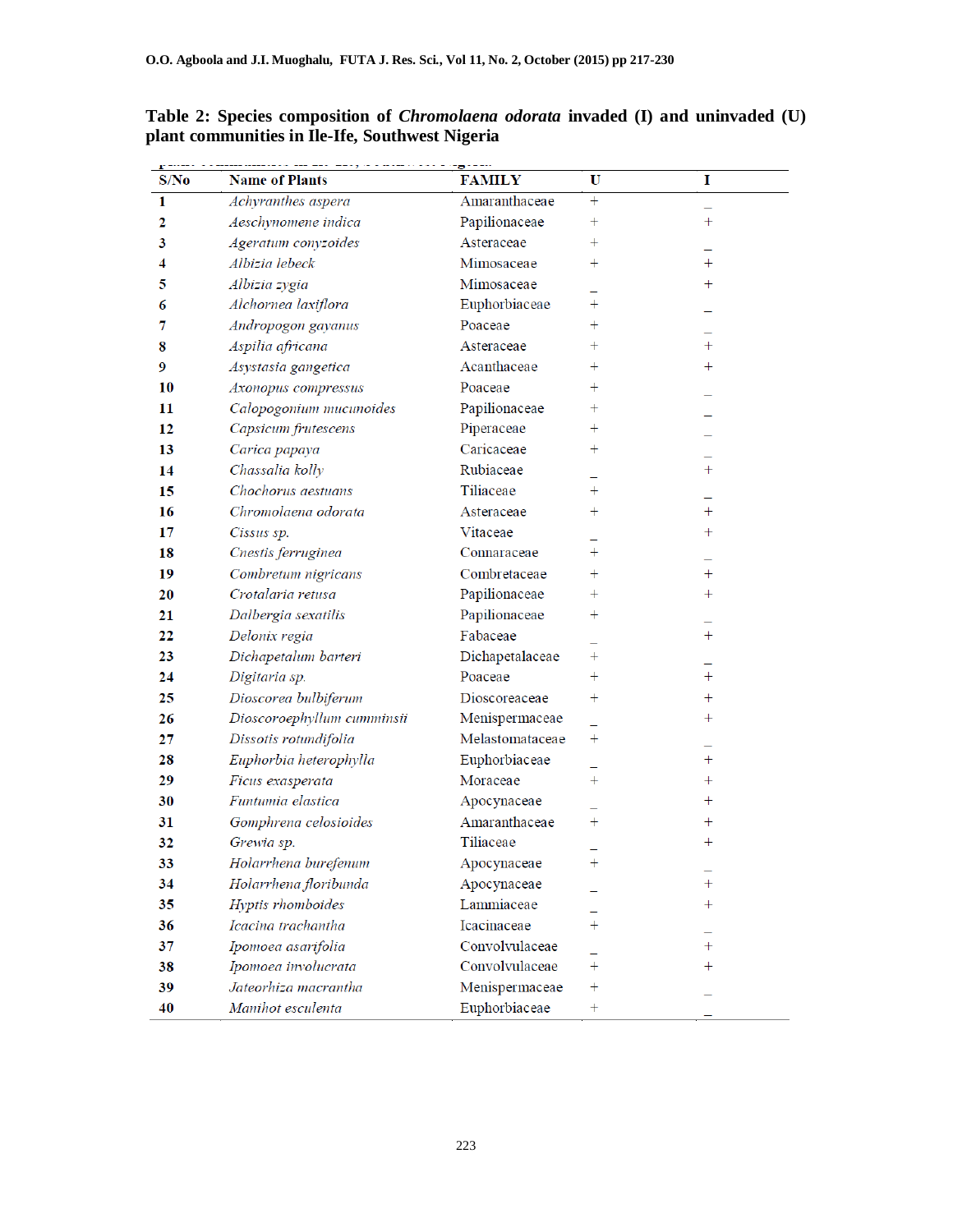| 41 | Mariscus alternifolius      | Cyperaceae     |           | $+$       |
|----|-----------------------------|----------------|-----------|-----------|
| 42 | Melochia corchoritolia      | Sterculiaceae  | $+$       |           |
| 43 | Millettia thonningii        | Fabaceae       | $\ddot{}$ | $\ddot{}$ |
| 44 | Momordica charantia         | Cucurbitaceaae | $^{+}$    |           |
| 45 | Mondia whitei               | Periplocaceae  |           | $+$       |
| 46 | Mucuna pruriens             | Papilionaceae  | $+$       |           |
| 47 | Panicum maximum             | Poaceae        | $^{+}$    |           |
| 48 | Parquetina nigrescens       | Periplocaceae  | $^{+}$    |           |
| 49 | Passiflora foetida          | Passifloraceae |           | $^{+}$    |
| 50 | Pennisetum purpureum        | Poaceae        | $+$       | $\ddot{}$ |
| 51 | Pouzolzia guineensis        | Urticaceae     |           | $\ddag$   |
| 52 | Rauvolfia vomitoria         | Apocynaceae    |           | $\ddag$   |
| 53 | Ricinodendron heudeloti     | Euphorbiaceae  | $^{+}$    |           |
| 54 | Salacia pallescens          | Celastreaceae  | $^{+}$    |           |
| 55 | Salvia coccinea             | Lammiaceae     | $^{+}$    |           |
| 56 | Schrankia leptocarpa        | Mimosaceae     | $^{+}$    | $^{+}$    |
| 57 | Securinega virosa           | Euphorbiaceae  | $^{+}$    |           |
| 58 | Senna podocarpa             | Ceasalpinaceae | $^{+}$    |           |
| 59 | Sida acuta                  | Malvaceae      | $+$       | $+$       |
| 60 | Sida corymbosa              | Malvaceae      | $^{+}$    | $^{+}$    |
| 61 | Sida urens                  | Malvaceae      | $^{+}$    |           |
| 62 | Sida veronicifolia          | Malvaceae      | $^{+}$    |           |
| 63 | Solanum erianthum           | Solanaceae     | $^{+}$    |           |
| 64 | Spathodea campanulata       | Bignoniaceae   | $^{+}$    |           |
| 65 | Stachytarpheta angustifolia | Verbenaceae    | $^{+}$    | $^{+}$    |
| 66 | Stylosanthes fruticosa      | Papilionaceae  |           | $\ddag$   |
| 67 | Talinum triangulare         | Portulacaceae  |           | $^{+}$    |
| 68 | Tithonia diversifolia       | Asteraceae     | $^{+}$    | $^{+}$    |
| 69 | Trema orientalis            | Ulmaceae       | $^{+}$    |           |
| 70 | Tridax procumbens           | Asteraceae     | $^{+}$    |           |
| 71 | Triumfetta cordifolia       | Tiliaceae      | $^{+}$    |           |
| 72 | Vigna gracilis              | Fabaceae       | $^{+}$    | $^{+}$    |
| 73 | Voacanga africana           | Apocynaceae    | $+$       |           |
| 74 | Waltheria indica            | Sterculiaceae  | $\ddot{}$ | $^{+}$    |
|    | <b>TOTAL</b>                |                | 57        | 39        |

\*KEY: U: UNINVADED, I: INVADED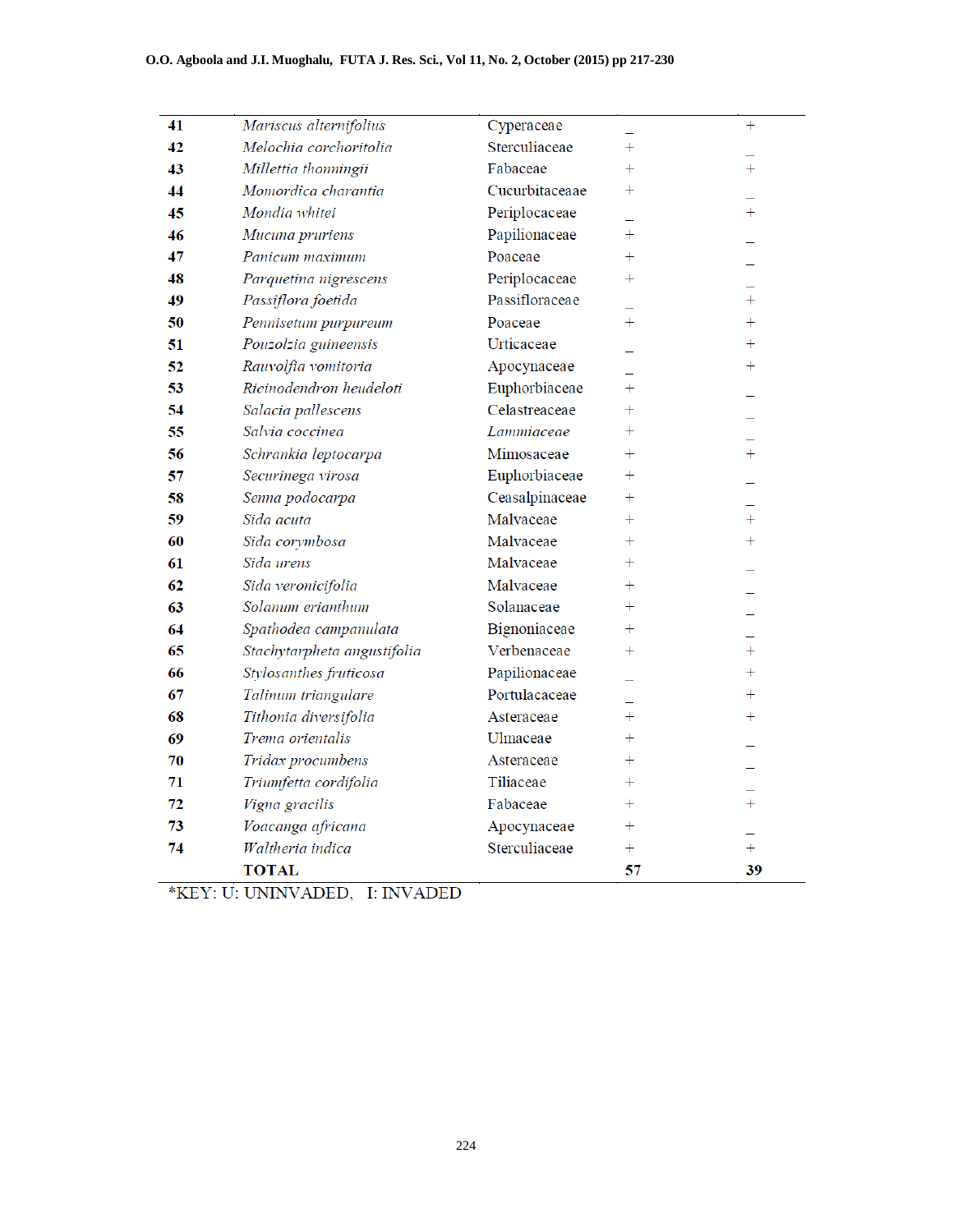| <b>Parameters</b>                        | Chromolaena odorata<br>Tithonia diversifolia |        |           |        |        |           |
|------------------------------------------|----------------------------------------------|--------|-----------|--------|--------|-----------|
|                                          | U                                            |        | Impact    | U      |        | Impact    |
| <b>Total Species</b>                     | 57                                           | 39     | $(-)31.6$ | 59     | 44     | $(-)25.4$ |
| <b>Richness</b>                          | 41                                           | 37     | $(-)9.8$  | 25     | 24     | $(-)4.0$  |
| <b>Shannon's Index of Diversity (H')</b> | 2.7494                                       | 2.3927 | $(-)13.0$ | 2.9836 | 2.1787 | $(-)27.0$ |
| <b>Index of Evenness (Es)</b>            | 0.7404                                       | 0.6627 | $(-)10.5$ | 0.8036 | 0.6035 | $(-)24.9$ |
| <b>Similarity Index</b>                  |                                              | 43.8%  |           |        | 32.6%  |           |
| <b>Dissimilarity Index</b>               |                                              | 56.3%  |           |        | 67.4%  |           |

**Table 3: Impact of** *Chromolaena odorata* **and** *Tithonia diversifolia* **on community characteristics of invaded sites** 

\*KEY: U: UNINVADED, I: INVADED

**Table 4: Reproductive parameters of native species in invaded and uninvaded sites of**  *Tithonia diversifolia*

| <b>Reproductive</b>                       |                              | Euphorbia heterophylla  |                            | Aspilia africana        |                           | Sida acuta                  |
|-------------------------------------------|------------------------------|-------------------------|----------------------------|-------------------------|---------------------------|-----------------------------|
| parameter                                 | Inavded                      | Uninvaded               | Invaded                    | Uninvaded               | Invaded                   | Uninvaded                   |
| of<br>Mean<br>number<br>flowers per plant | $17.1 \pm 5.7^{\circ}$       | $28.4 \pm 6.9^{\circ}$  | $24.8 \pm 9.6^{\circ}$     | $56.7 \pm 8.7^b$        | $11.3 \pm 5.7^b$          | $19.1 \pm 9.2$ <sup>c</sup> |
| number<br>of<br>Mean<br>fruits per plant  | $8.3 \pm 3.1^{\circ}$        | $12.4 + 4.1a$           | $18.1 \pm 3.7^b$           | $21.4 \pm 9.3^{b}$      | $6.4 + 1.6^{\circ}$       | $10.8 + 6.1^{\circ}$        |
| of<br>Mean<br>number<br>seeds per fruit   | $19.7 \pm 2.3^{\text{a}}$    | $32.6 + 4.3^a$          | $28.2 + 3.1^a$             | $39.1 \pm 5.7^b$        | $17.4 + 2.1$ <sup>c</sup> | $19.9 + 4.1$ <sup>c</sup>   |
| Mean weight of 100<br>seeds $(g)$         | $0.21 \pm 0.1^{\text{a}}$    | $0.39 \pm 0.14^{\circ}$ | $0.33 \pm 0.05^{\text{a}}$ | $0.49 \pm 0.05^{\rm b}$ | $0.23 + 0.09^{\circ}$     | $0.41 \pm 0.09^{\circ}$     |
| Mean weight of each<br>seed $(g)$         | 0.002                        | 0.004                   | 0.003                      | 0.005                   | 0.002                     | 0.004                       |
| Height (m/plant)                          | $1.85 \pm 0.21$ <sup>a</sup> | $2.19 + 0.80^a$         | $2.08 \pm 0.11^b$          | $2.32 \pm 0.40^{\circ}$ | $1.18 \pm 0.26^c$         | $1.37 \pm 0.43$             |

 \*Values are mean ± 95% Confidence Interval. \*\*Values with the same superscript along the same row are not significantly different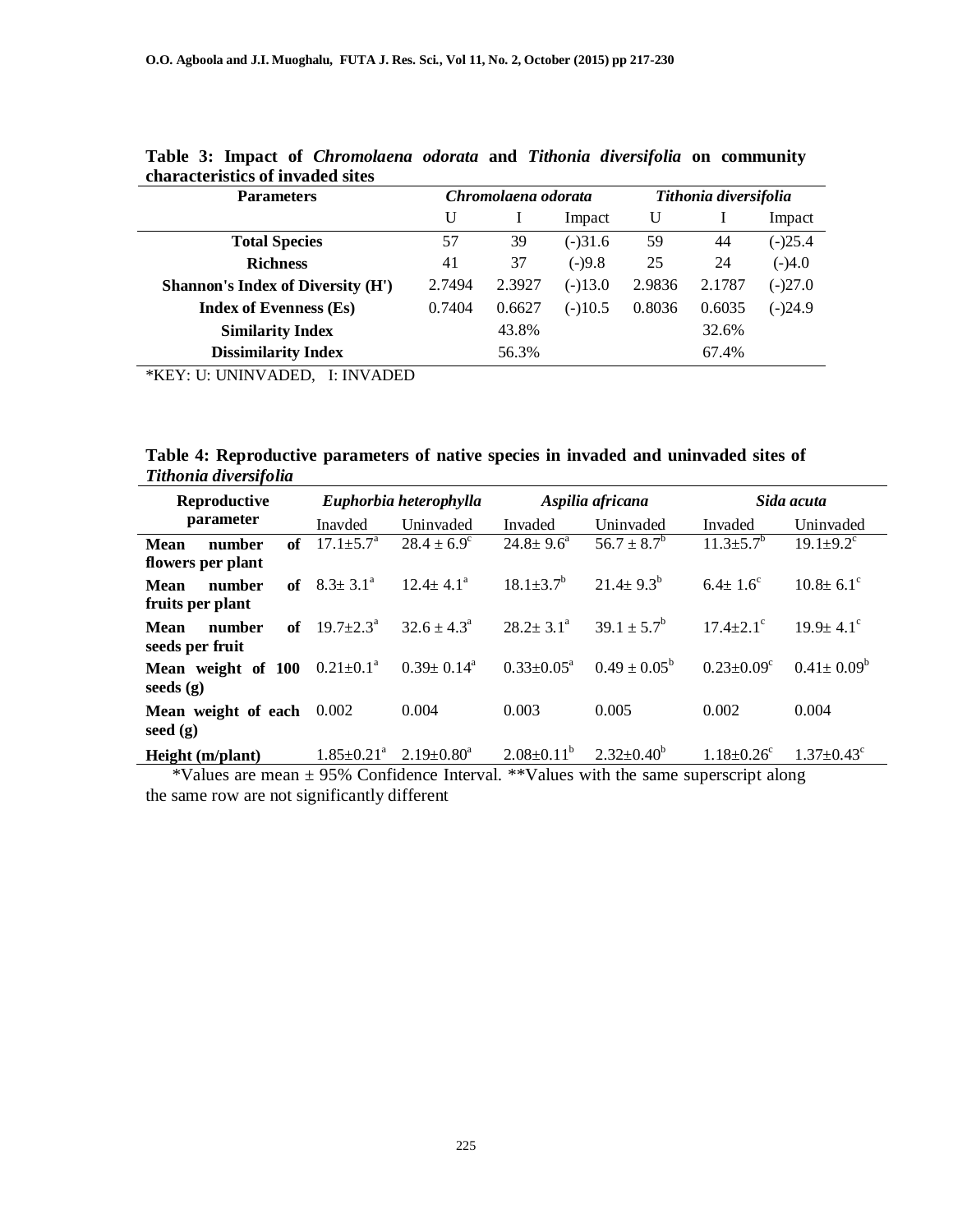| Reproductive                                 | Aspilia africana           |                        |                         | Securinega virosa       | Asystasia giangitica         |                             |  |
|----------------------------------------------|----------------------------|------------------------|-------------------------|-------------------------|------------------------------|-----------------------------|--|
| parameter                                    | Inavded                    | Uninvaded              | Invaded                 | Uninvaded               | Invaded                      | Uninvaded                   |  |
| Mean number of                               | $20.7 \pm 8.2^{\text{a}}$  | $42.3 \pm 7.2^b$       | $18.4 \pm 6.8^{\circ}$  | $31.4 \pm 5.4^{\circ}$  | $21.3 \pm 9.5^{\circ}$       | $40.5 \pm 6.3^{\circ}$      |  |
| flowers per plant                            |                            |                        |                         |                         |                              |                             |  |
| Mean number of                               | $13.2 + 4.1^{\circ}$       | $20.6 \pm 7.4^{\circ}$ | $10.5 \pm 2.8^{\circ}$  | $16.7 \pm 4.8^b$        | $13.8 \pm 3.4^{\circ}$       | $18.5 \pm 6.1$ <sup>c</sup> |  |
| fruits per plant                             |                            |                        |                         |                         |                              |                             |  |
| <b>Mean number of</b> $21.5 \pm 2.7^{\circ}$ |                            | $33.4 \pm 7.9^b$       | $17.8 + 3.2^a$          | $31.2 \pm 6.1^b$        | $20.1 + 3.0^a$               | $28.5 \pm 5.9^{\circ}$      |  |
| seeds per fruit                              |                            |                        |                         |                         |                              |                             |  |
| Mean weight of                               | $0.23 \pm 0.06^{\circ}$    | $0.36 + 0.05^a$        | $0.19 \pm 0.04^{\circ}$ | $0.29 \pm 0.06^{\circ}$ | $0.29 \pm 0.09$ <sup>c</sup> | $0.38 \pm 0.14^c$           |  |
| $100$ seeds $(g)$                            |                            |                        |                         |                         |                              |                             |  |
| Mean weight of                               | 0.002                      | 0.004                  | 0.002                   | 0.003                   | 0.003                        | 0.004                       |  |
| each seed $(g)$                              |                            |                        |                         |                         |                              |                             |  |
| Height (m/plant)                             | $1.51 \pm 0.23^{\text{a}}$ | $1.96 + 0.54^a$        | $0.83 \pm 0.12^b$       | $1.21 + 0.37^b$         | $1.04 + 0.37^{\circ}$        | $1.17 + 0.43^{\circ}$       |  |

**Table 5: Reproductive parameters of native species in invaded and uninvaded sites of**  *Chromolaena odorata*

\*Values are mean  $\pm$  95% Confidence Interval. \*\*Values with the same superscript along the same row are not significantly different

### **Reproductive parameters and height of native species in invaded and uninvaded sites by** *Tithonia diversifolia and Chromolaena odorata*

There was significant difference in the mean number of flowers per plant, mean number of seeds per fruit and mean weight of seeds for all the native species compared in the invaded and uninvaded plots for *Tithonia diversifolia* and *Chromolaena odorata*. The mean number of fruits per plant showed no significant difference for all the native species between invaded and uninvaded plots for *T. diversifolia* and *C. odorata* (Tables 4 and 5).

#### **DISCUSSION**

*Chromolaena* and *Tithonia* being very competitive and allelopathic possess the ability to suppress existing vegetation and natural succession, ultimately reducing species richness (Goodall and Zacharias, 2002) which was noticed in the invaded sites of the two species in this study.

The result of higher species composition, diversity and evenness recorded in the uninvaded sites compared to the invaded site in *T. diversifolia* and *C. odorata* might be due to the competitive interactions and dispersal limitation (natural or anthropogenic disturbance) which favors non-native over the native thereby causing reduction in the species composition of the invaded sites for *Tithonia*  and *Chromolaena*. Disturbances are known to play a key role in promoting plant invasions (Seabloom *et al*., 2003; Hobbs and Huenneke,

All the reproductive parameters (mean number of flowers per plant, mean number of fruits per plant, mean number of seeds per fruit, mean weight of seeds and mean weight of each seed) of the natives in the uninvaded plots were higher than those of the invaded plots for *T. diversifolia* and *C. odorata* (Tables 4 and 5). The height of all the native species in invaded and uninvaded plots for *T. diversifolia* and *C. odorata* showed no significant difference but all the native species in uninvaded plots were taller than those of the invaded plots for *T. diversifolia* and *C. odorata* (Tables 4 and 5).

1992; Lonsdale, 1999 and Mack *et al*., 2000). It is likely that the vigorous growth of these two invasive species, with higher cover and taller height than native members of the invaded communities, might be responsible for their strong impact on the species richness and evenness. The decrease in species richness, and subsequently species diversity upon the invasion of *Tithonia* and *Chromolaena* might be related to the cover and height of these invading species.

Also, changes in species evenness may influence invasion resistance, productivity and most especially increase in local plant extinction rates as observed in this study which is in agreement with the findings of Wilsey and Potvin (2000) and Smith *et al.* (2004). This study showed that the invasion of *T. diversifolia* and *C. odorata* reduced the species composition of the invaded communities which might be due to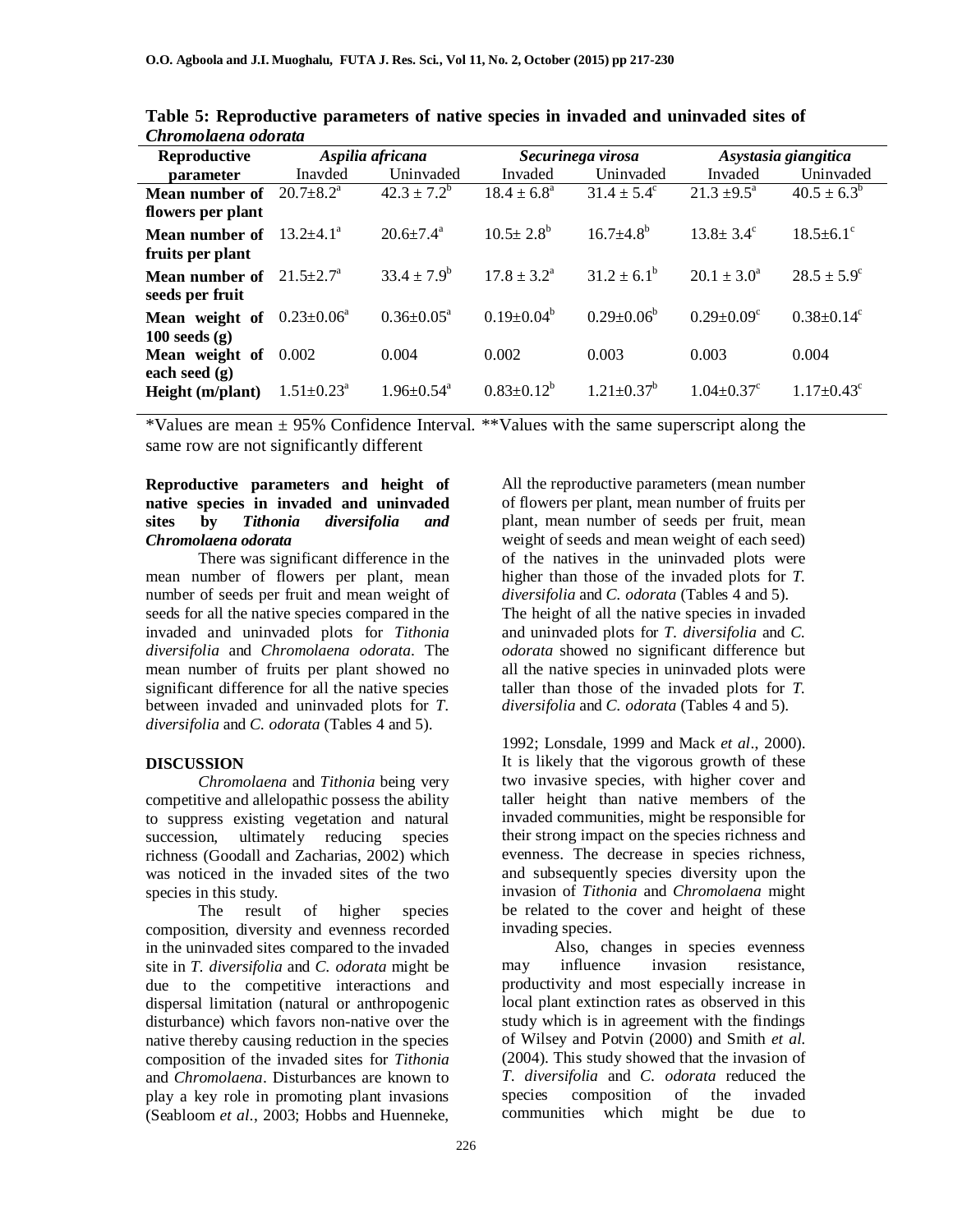competitive dominance of these invasive species on the native species. The findings of this study on the effect of these two invasive species showed they suppress the established native species through competitive dominance. This assertion is in agreement with the findings of Maron and Marler (2008) which showed that three non-native grassland invaders in the western U.S. directly suppressed established native species through competitive dominance.

The establishment of *T. diversifolia*  and *C. odorata* in the invaded sites might indicate that these invasive species are threat to the sustainability of native communities in that they alter their structure, composition and functions. The decrease in plant diversity and composition observed in this study in invaded sites of both *T. diversifolia* and *C. odorata* is in agreement with the findings of Norgrove *et al.* (2008) who reported that community composition was affected as a result of loss of monocotyledonous species and co-invasion by some dicotyledonous alien weed species which resulted from invasion of *C. odorata* in Cameroon.

It must be pointed out that invasion by *T. diversifolia* had higher impact on evenness and diversity of the native species compared with *C. odorata*. This can be due to the ability of *T. diversifolia* to form homogenous stands which seems to be another effective means of suppressing native vegetation thereby reducing the evenness and diversity of the native species as observed. This findings is in agreement with the observation of Hejda *et al*. (2009) where *Heracleum mantegazzianum* invasion suppressed the native vegetation due to its ability to form homogenous stands.

The observed reduction in the height of the native species in the invaded sites of *Tithonia and Chromolaena* might be attributed to the competitive effect of these invasive species on the native species by forming homogenous stand and their spread which hinder sunlight needed for production of food which aids growth. This might have been made possible because most of these native species in the invaded sites have been shaded by the canopy structure of these invasive species thus affecting light interception which is necessary for their photosynthesis to occur and for an appreciable growth in the native species. The reduction in the height of the native species in the invaded sites as compared

to their height in the uninvaded sites for both *Chromolaena* and *Tithonia* as observed in this study can be linked to the findings of Woods (1993) who suggested that competition for light was responsible for the impact of Tatarian honeysuckle on the height of native understory herbs in a New England forest.<br>Tithonia diversifolia

*diversifolia* and *Chromolaena odorata* are observed to have canopy structure due to their large or higher leaf area which has helped them in production of larger photosynthetic product because leaf is known to be the part of the plant where larger proportion of photosynthesis takes place.

In the similar trend, the reproduction activity of the native species in the sites invaded by *T. diversifolia* and *C*. *odorata* have been affected in relation to their number of flower per plant, number of fruit per plant, number of seed per fruit and most especially, weight of the seeds. There is observed larger seed in terms of weight in the native species of the uninvaded sites being their native community which explain why they are fit and continue to spread in the uninvaded sites as compared to their small sized seeds which further leads to the reduction in species richness in the invaded sites. Larger seeded species might survive better in any environment because the additional metabolic reserves present in large seeds can buffer a carbon loss which is in support of the findings of Moles *et al.* (2005). The larger seeds may reflect an adaptation to dispersal by agents of dispersal some of which are extinct because large-seeded species are predicted to be better adapted to the catastrophic events encountered by seedlings because they can compensate for damage using seed reserve. The large heavier seed of native species in the uninvaded sites for *Tithonia* and *Chromolaena* as observed in this study implies that its embryo is large and it carries large food reserves. The large embryo and large food reserves of the seed of the native species in the uninvaded sites make it possible for the seedlings to emerge as a more completely developed plantlet, survive for longer and grow to a more appreciable size in an environment that is starved of resources.

 Johnson and Cook (1998) have reported that since major proportion of the weight of a seed is food storage tissue, one may conclude that there is some optimum amount of food reserve which will normally insure the necessary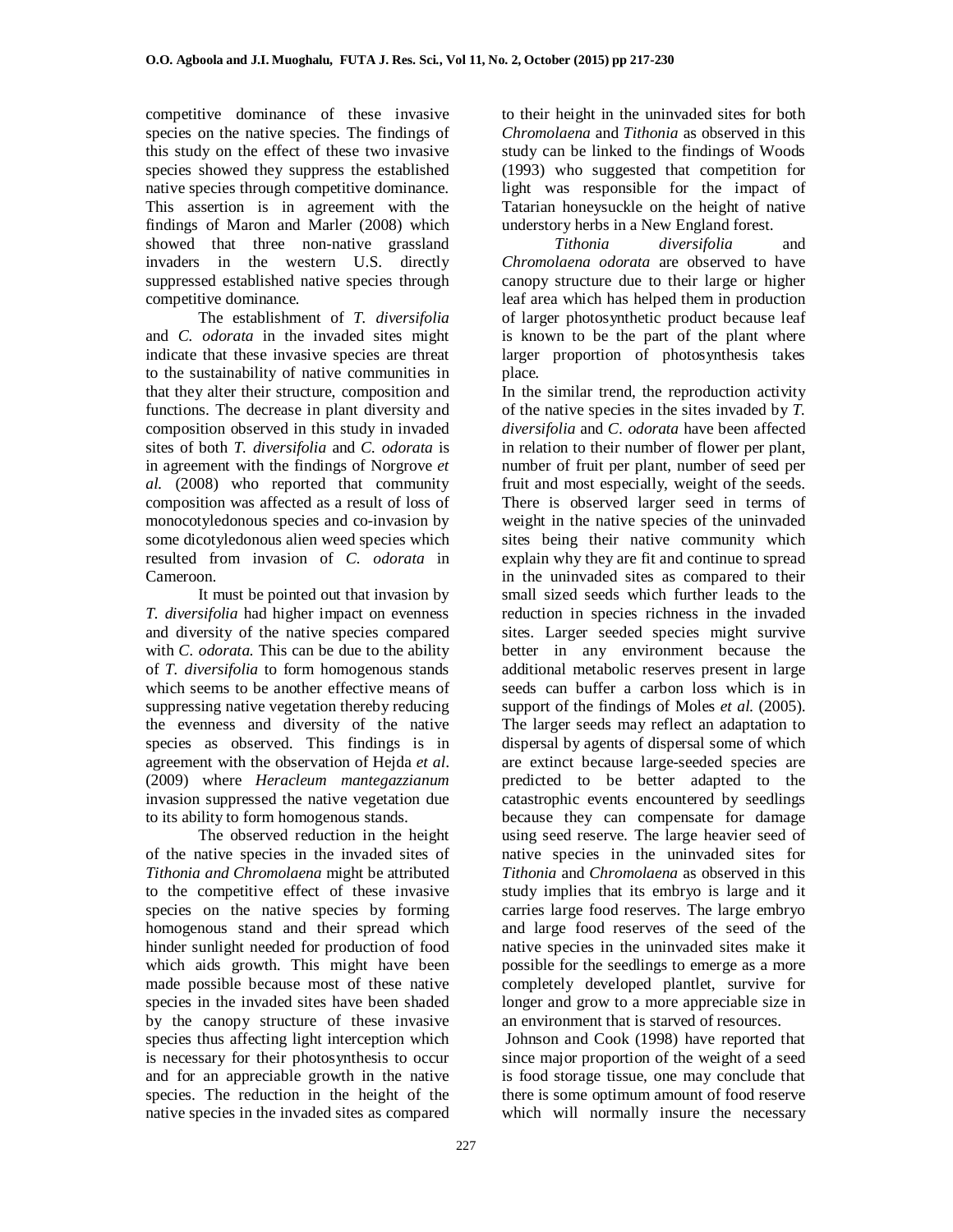seedling vigor. This probably accounts for the high species richness of the native species in the uninvaded sites for the two invasive species studied.

Indeed, larger-seeded woody species possess suites of attributes, such as greater leaf longevity and lower specific leaf area, which confer shade tolerance. In addition, large seeds tolerate both insect infestations of seed reserves as well as shoot damage which is in support of the findings of several authors such as Dalling *et al.* (1997) and Green and Juniper (2004). The results of this study in which the native species in the invaded sites with smaller seeds in size grow slower and have smaller height compared to those of the uninvaded sites for both *Tithonia* and *Chromolaena* is in contrary to the findings of Paz and Martinez-Ramos (2003) and Baraloto *et al*. (2005) where they expect that the smaller-seeded species will generally grow faster than largerseeded species and thus overcome the initial size advantage associated with larger seed size. Our results suggest that large seed size is part of a suite of traits that enable the seedling to tolerate low resource availability and plasticity in root allocation in response to light availability which may enable the seedling to save resources for future growth.

# **CONCLUSION**

This study provides rigorous evidence that alien plant species exert significant impacts on many ecological variables. The invasions of *T, diversifolia* and *C. odorata* have shown to have impact on species richness and diversity of the native species in the invaded sites by reducing the number of native species in the invaded sites when compared with the native species in uninvaded sites. The results of this study showed that the invasion of *T. diversifolia* and *C. odorata* drastically reduced the species composition, Shannon Weinner and index of evenness of the invaded communities by 25.4 %, 27 %, 24.9 % and 31.58 %, 13 %, 10.5 % respectively. The Similarity indices between the invaded and uninvaded plots for *T. diversifolia* and *C. odorata* were 32.6 % and 43.75 % respectively. In like manner, the invasion of these two species has shown to lessen the reproductive parameters and height of the native species in the invaded areas. The results of this study show that plant height is an important characteristic which could pose

obvious effects on reproductive allocation strategy but not total biomass.

## **ACKNOWLEDGEMENT**

We acknowledge the support and the field assistance of Mr. Gabriel Ibhanessebor for the identification and for allowing us to use the herbarium of the Department of Botany, Obafemi Awolowo University, Ile-Ife for reference and proper identification.

# **REFERENCES**

- **Baraloto, C., Forget, P.M. and Goldberg, D.E.** (2005) Seed mass, seedling size and neotropical tree seedling establishment. Journal of Ecology 93: 1156-1166
- **CBD (Convention on Biological Diversity)** (2000) Interim Guiding Principles. Conference of the Parties Decision V/8 Alien species that threaten ecosystems, habitats or species.
- **Charter, J.R**. (1969) Map of Ecological zones of Nigerian Vegetation. Federal Department of Forestry Ibadan
- **Crawley, M.J.** (1986). The population biology of invaders. *Phil Trans. R. Soc. Lond. B* 314: 711-731.
- **Dalling, J.W., Harms, K.E. and Aizprua, R.** (1997) Seed damage tolerance and seedling resprouting ability of *Prioria copaifera* in Panama. Journal of Tropical Ecology 13: 481-490
- **EU** (2011) Our life insurance, our natural capital: an EU biodiversity strategy to 2020. COM/2011/244, European Commission, Brussels, 16 pp
- **Galil, B.S., Marchini, A., Occhipinti-Ambrogi, A., Minchin, D., Narščius, A, Ojaveer, H. and Olenin, S**. (2014) International arrivals: widespread bioinvasions in European Seas. Ethology Ecology and Evolution 26 (2-3): 152–171
- **Goodall, J.M.** (2002) Managing *Chromolaena odorata* (chromolaena) in subtropical grasslands in KwaZulu-Natal, South Africa. In: Zachariades, C., Muniappan, R. and Strathie, L.W. (eds) *Proceedings of the Fifth International Workshop on Biological Control and Management of Chromolaena odorata,* Durban, October 2000.
- **Green, P.T. and Juniper, P.A**. (2004). Seed– seedling allometry in tropical rain forest trees: seed mass-related patterns of resource allocation and the 'reserve effect'. Journal of Ecology 92:397–408.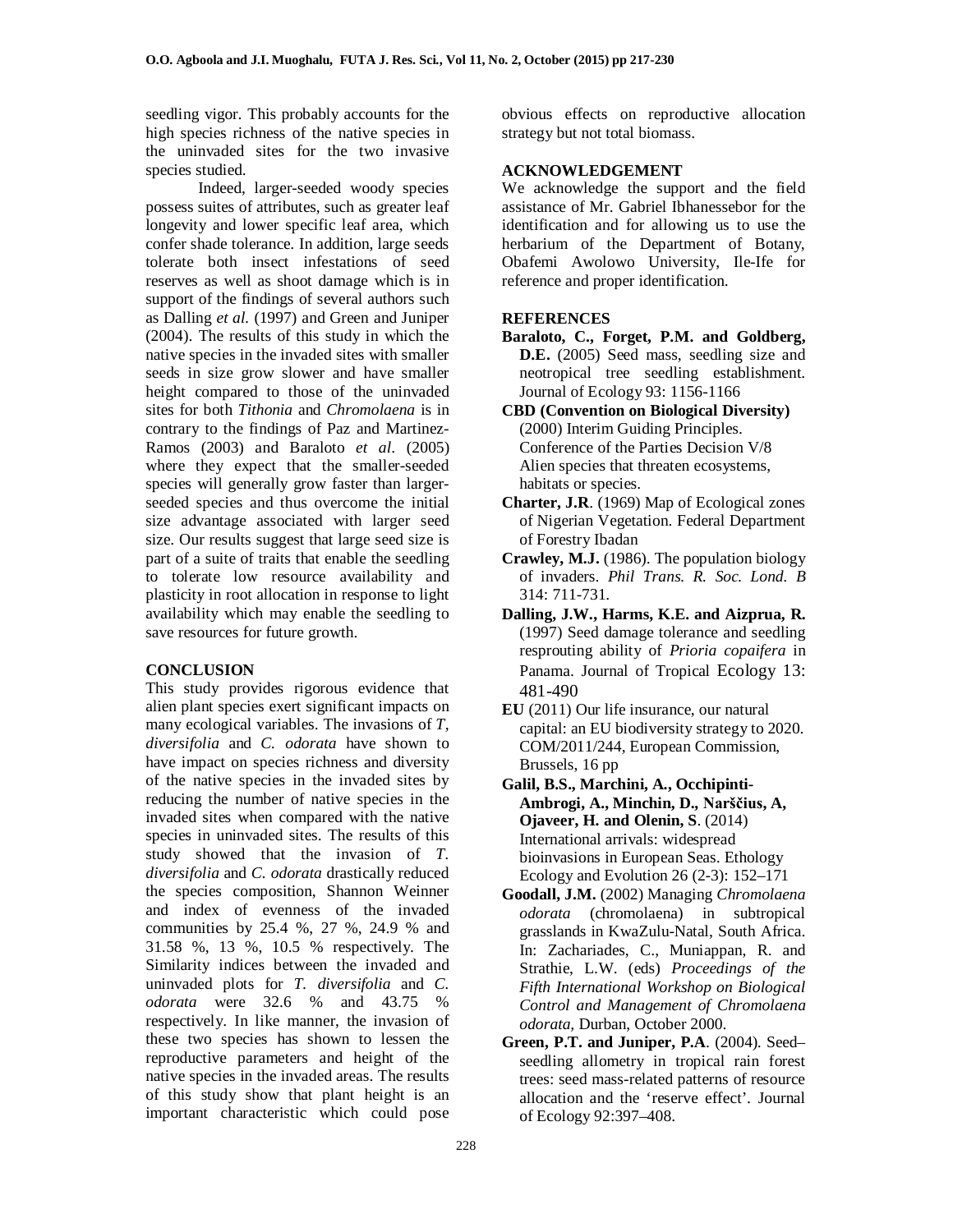- **Hall, J.B**. (1969) The vegetation of Ile-Ife. University of Ife. Herbarium Bulletin I.
- **Hejda, M., Pysek, P. and Jarosík, V**. (2009) Impact of invasive plants on the species richness, diversity and composition of invaded communities. Journal of Ecology 97**:** 393–403
- **Hobbs, R.J. and Huenneke, L.F.** (1992). Disturbance, diversity, and invasion: implications for conservation. Conservation Biology 6: 324–337.
- **Hutchinson, J. and Dalziel J.M**. (1954-1972) Flora of West Tropical Africa (revised by Keay, R.W.J. and Happer F.N.). Crown Agents for oversees Government, London.
- **Johnson, M.P. and Cook, S.A.** (1968) Clutch size in butter cups. American Naturalist 102: 405-411
- **Katsanevakis, S., Zenetos, A., Belchior, C. and Cardoso, A.C.** (2013) Invading European Seas: assessing pathways of introduction of marine aliens. Ocean and Coastal Management 76: 64–74
- **Keay, R.W.J**. (1959). An Outline of Nigerian vegetation 3rd edition. Federal Ministry of information printing division Lagos 46 pp
- **Lonsdale, W.M.** (1999). Global patterns of plant invasions and the concept of invasibility. Ecology 80:1522-1536.
- **Mack, R.N., Simberloff, D., Lonsdale, W.M., Evans H., Clout, M. and Bazzaz, F.A**. (2000). Biotic invasions: Causes, epidemiology, global consequences, and control. Ecological Applications 10:689- 710.
- **Maron, J.L. and Marler, M**. (2008). Effects of native species diversity and resource additions on invader impact. American Naturalist 172: S18 – S33.
- **Moles, A.T., Ackerly, D.D., Webb, C.O., Tweddle, J.C., Dickie, J.B. and Pitman, A.J**. (2005). Factors that shape seed mass evolution. Proceedings of the National Academy of Science USA, 102**:** 540–544.
- **Molnar, J.L., Gamboa, R.L., Revenga, C. and Spalding, M.D**. (2008) Assessing the global threat of invasive species to marine biodiversity. Frontiers in Ecology and the Environment 6(9): 458–492
- **Mooney H.A. and Hobbs, R.J**. (2000). Invasive species in a changing world. Island Press, Washington, D.C., U.S.A.
- **Norgrove, L., Yonghachea, P.F. and Csuzdi, C.S**. (2008). Earthworm diversity and densities in land invaded by *Imperata*

*cylindrica* and *Chromolaena odorata* in the Western Cameroon Highlands. In: *Pavlícek T. and Canet P. (eds) Advances in Earthworm Taxonomy III*. En Tipis Publishers. Nicosia, Cyprus pp. 163-173.

- **Odiwe, A.I., Olowoyo, J.O. and Ajiboye, O**. (2012) Effects of Land-Use Change on Under Storey Species Composition and Distribution in Tropical Rainforest. Notulae Scientia Biologicae 4(1): 150-156
- **Oke, S.O. and Isichei, A.O.** (1997) Floristic Composition and Structure of the fallow vegetation in Ile-Ife Area of South Western Nigeria. Nigerian Journal of Botany 10: 37- 50
- **Olden, J.D**. (2006) Biotic homogenization: a new research agenda for conservation biogeography. Journal of Biogeography 33: 2027-2039
- **Paz H. and Martínez-Ramos** (2003) Seed mass and seedling performance within eight species of *psychotria* (Rubiaceae). Ecology 84 (2): 439-450
- **Richardson, D.M. and Pysˇek, P**. (2008) Fifty years of invasion ecology: the legacy of Charles Elton. Divers Distrib 14:161–168
- **Sakai, A.K., Allendorf, F.W., Holt, J.S., Lodge, D.M., Molofsky, J., With, K.A., Baughman, S., Cabin, R.J., Cohen, J.E., Ellstrand, N.C., Mccauley, D.E., O'neil, P., Parker, I.M., Thompson, J.N. and Weller, S.G.** (2001). The population biology of invasive species. Annual Review of Ecological Systematics 32: 305–332.
- **Seabloom, E.W., Harpole W.S., Reichman O.J., and Tilman D**. (2003) Invasion, competitive dominance and resource use by exotic and native California grassland species. *Proceedings of the National Academy of Sciences of the USA* 100:13384–13389.
- **Smith, M.D., Wilcox, J.C., Kelly, T. and Knapp, A.K**. (2004) dominance not richness determines invisibility of tall grass prairie. Oikos 106: 253-262
- **Spyreas, G., Wilm, B.W., Plocher, A.E., Ketzner, D.M., Matthews, J.W., Ellis, J.L. and Heske, E.J**. (2010). Biological consequences of invasion by reed canary grass (*Phalaris arundinacea*). Biological Invasions, 12:1253-1267.
- **Stohlgren, T.J., Barnett, D.T., Jarnevich, C.S., Flather, C. and Kartesz, C**. (2008) The myth of plant species saturation. Ecology Letters 11**:** 315–26;